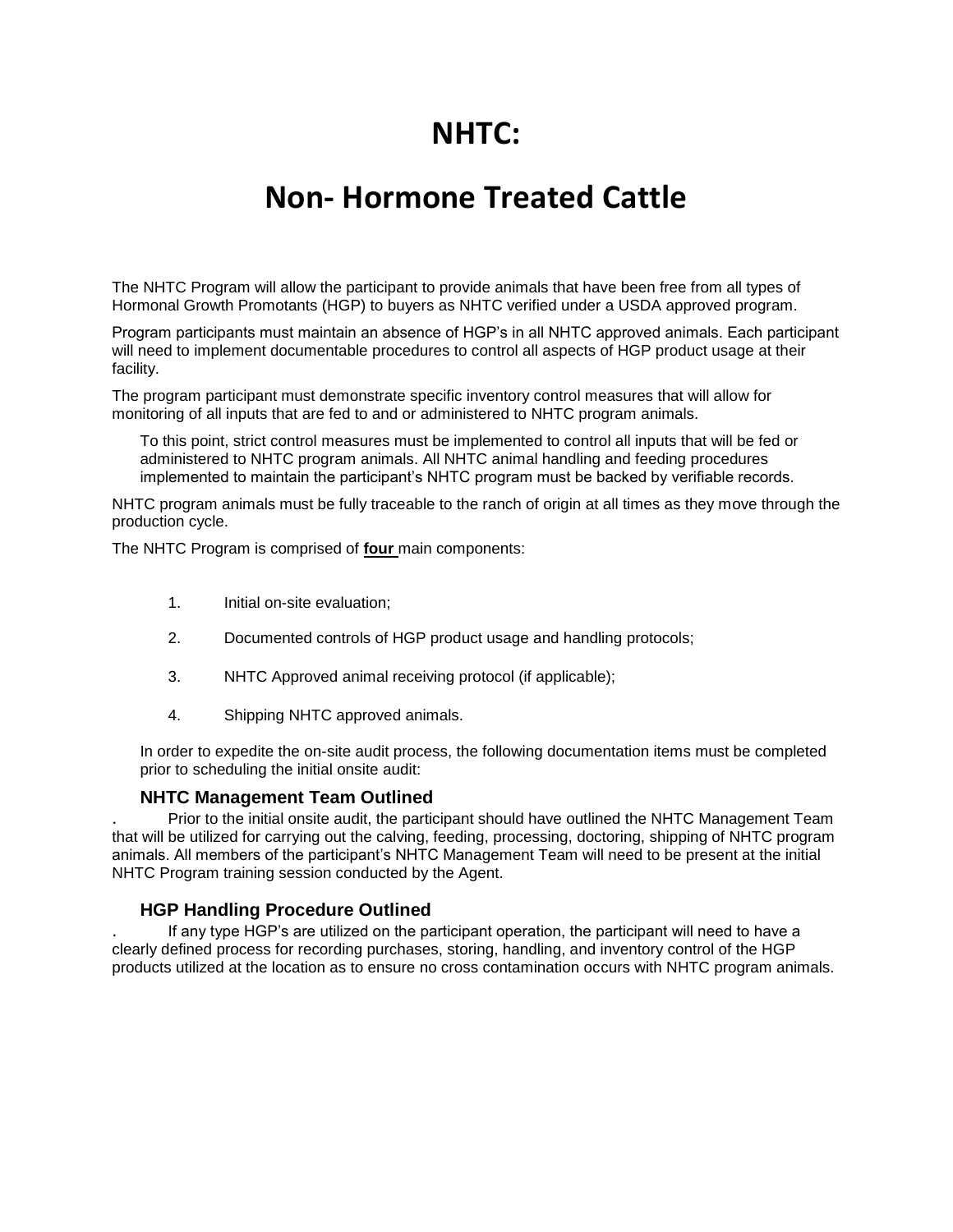## **Ration Ingredient Master List**

. The participant will need to maintain a list of all feed stuffs that are currently or periodically inventoried by the participant. The participant's ration ingredient master list will be kept in the participant's NHTC program manual and kept up-to-date as ration ingredients change over time. If any feed products containing HGP's are utilized at the operation, those products will need to be handled in accordance with the participant's HGP Handling Procedure.

## **Manufactured Feed Ingredient Affidavits**

. All manufactured feed ingredients (bagged or in bulk) that will be provided to NHTC program animals while they under the control of the participant, including WDG and DDG products, must be covered by a signed and dated affidavit from each feed manufacturer stating: (1) The absences of HGP; and (2) The processes the feed manufacturer has in place to prevent cross contamination of non-HGP feed with HGP containing feed products.

Feed Tags from each type of bagged feed that may potentially be fed to NHTC program animals will need to be kept on file, (and updated as products change).

## **Feed Delivery Vehicle Cleanout Procedure Outlined**

. If the participant utilizes a feed delivery vehicle and the participant delivers feed products containing HGP's to non-NHTC program animals in that feed delivery vehicle, the participant must have a documented procedure to cleanout the feed delivery vehicle prior to delivery of non-HGP containing feed to NHTC program animals.

A log will need to be kept stating the date and time that each feed delivery vehicle clean-out procedure occurs.

### **Pharmaceutical Inventory List**

. The participant must provide a comprehensive list of all pharmaceutical items purchased and inventoried at the location.

Any HGP pharmaceutical items that are purchased or inventoried by the participant must be handled according to the participant's HGP Handling Procedure to ensure that no cross contamination occurs with NHTC program animals.

# **Calving Records (If applicable)**

. If the operation is the ranch of origin, it will need a documented procedure for recording animal birth dates.

# **Receiving NHTC Program Animals (If applicable)**

. The livestock market and supplier will need to have a clearly defined process for receiving NHTC program animals. The receiving protocol will need to include reviewing the NHTC shipping manifest from the previous origin, confirming proper head count and confirming the animal description are correct.

### **Group Processing Procedures**

. The participant will need to record all items administered to and all procedures carried out each time that NHTC program animals are processed.